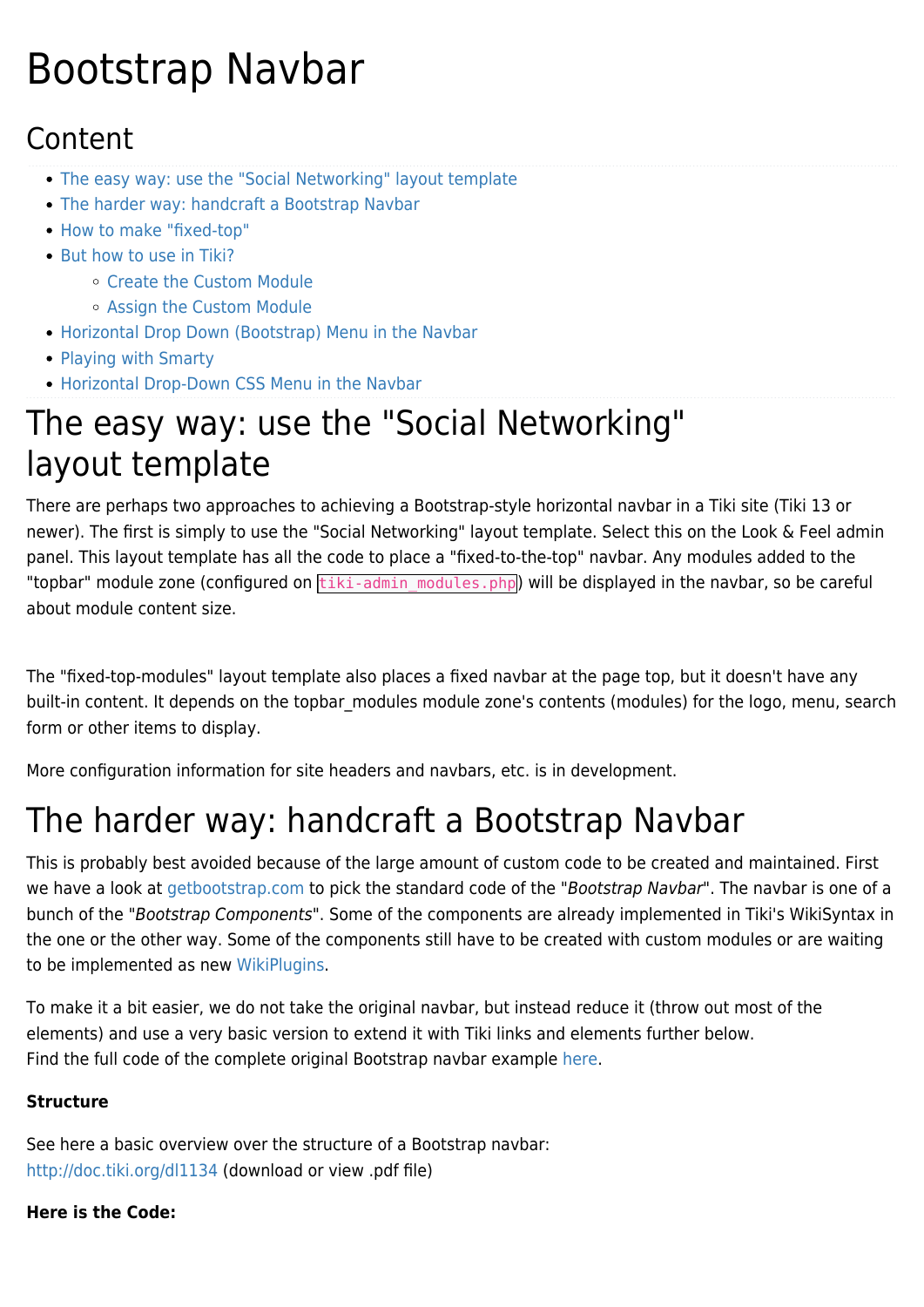```
<nav class="navbar navbar-default" role="navigation">
   <div class="container-fluid">
     <!-- Brand and toggle get grouped for better mobile display -->
     <div class="navbar-header">
       <button type="button" class="navbar-toggle" data-toggle="collapse" data-target="#bs-
example-navbar-collapse-1">
         <span class="sr-only">Toggle navigation</span>
         <span class="icon-bar"></span>
         <span class="icon-bar"></span>
         <span class="icon-bar"></span>
       </button>
       <a class="navbar-brand" href="#">Brand</a>
    \langlediv> <!-- Collect the nav links, forms, and other content for toggling -->
     <div class="collapse navbar-collapse" id="bs-example-navbar-collapse-1">
       <ul class="nav navbar-nav">
         <li><a href="#">Link</a></li>
      \langle/ul\rangle <ul class="nav navbar-nav navbar-right">
         <li><a href="#">Login</a></li>
      \langleul>
     </div><!-- /.navbar-collapse -->
   </div><!-- /.container-fluid -->
</nav>
```
#### **HINT:**

The Id of the data-target and the div class="collapse navbar-collapse" have to be the same, to get the navbar working in collapsed mobile mode! See them as twins!

```
<button type="button" class="navbar-toggle" data-toggle="collapse" data-target="#bs-example-
navbar-collapse-1"> <!-- HERE -->
    <div class="collapse navbar-collapse" id="bs-example-navbar-collapse-1"> <!-- AND HERE -->
```
Same time, if you want to use more than one navbar on the same page, for ex. default or fixed-top in the header, fixed-bottom in the footer and default in the topbar, you need to create a single custom module for each one of the navbars with individual names and the above mentioned Id-pairs must be named differently, as otherwise you would open all navbars at the same time, when you only want to open one (applies in the collapsed mobile mode).

### How to make "fixed-top"

That is quite easy: just add one extra class to the nav in the very first line of the navbar code:

"navbar-fixed-top"

**Here is the Code:**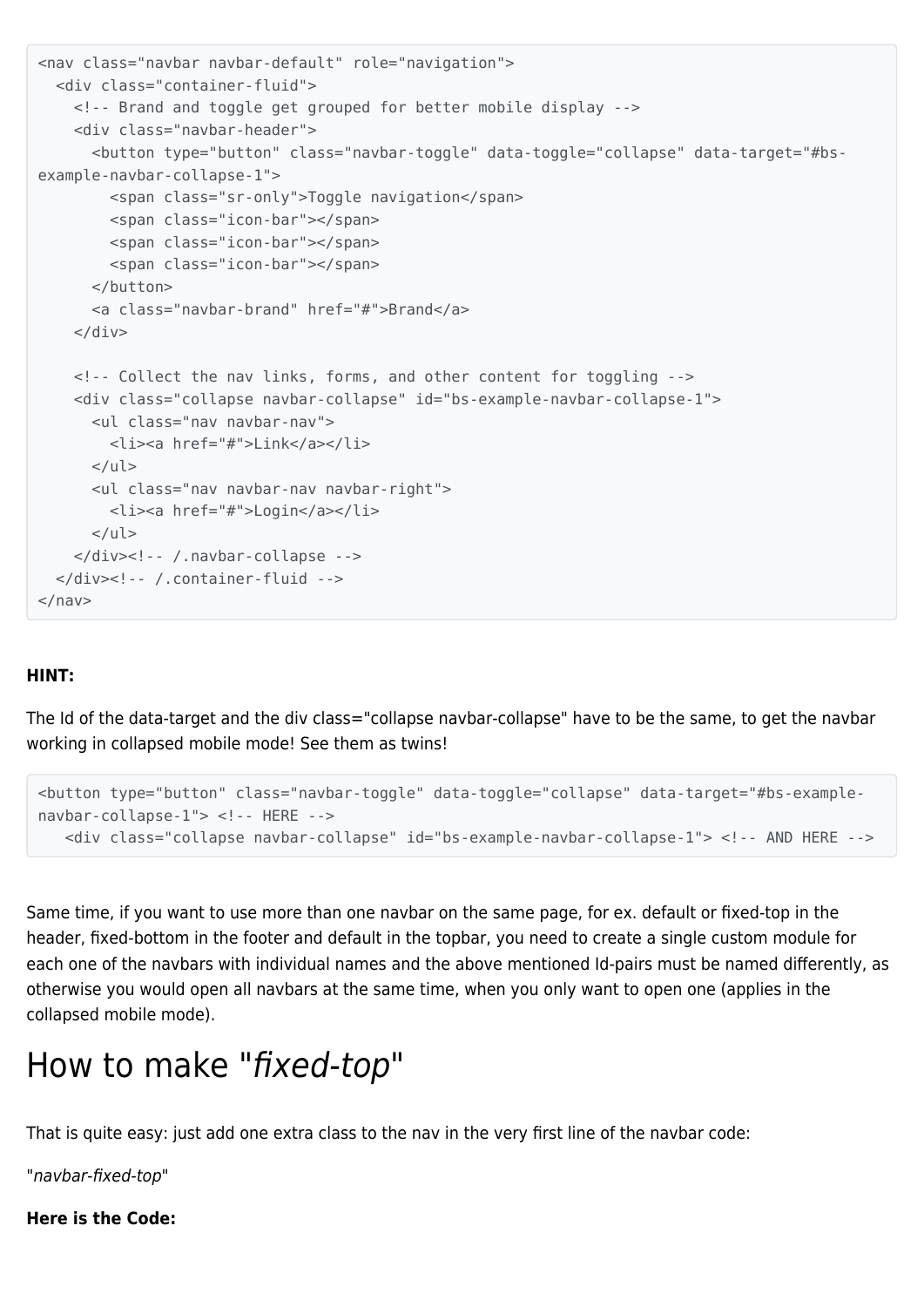### But how to use in Tiki?

This is quite easy as well, once you have applied a ["Modules"](https://doc.tiki.org/Modules) or created a ["custom module"](https://doc.tiki.org/User-Modules) ever before.

### Create the Custom Module

Just go to /tiki-admin\_modules.php, scroll a bitdown and find three tabs:

Assigned Modules / Custom Modules / All Modules

Click on the second tab "Custom Modules", scroll a bit down until you find *"Create new custom module"*.

Please ignore "Objects that can be included", but left hand side you find a small form where you are asked to type in a name and a title. Lets name the module "header navbar fixed-top" as we will apply it to the header and give it the title *"Navbar fixed-top Header"* - the title will later appear in the drop down of the module assigning dialogue in the first tab.

#### **HINT:**

You could use the same syntax "**header navbar fixed-top**" for both, name and title -> lower case, undersore and location (or alternatively type) first. Then you could group and locate/distinguish the custom modules easier in the list of available modules in the assigning dialogue, which is handy sometimes.

Scroll a bit further down and find an empty data field. Here you paste the code above and save.

Done.

### Assign the Custom Module

Again find the three tabs in /tiki-admin modules.php, but this time go with the first tab "Assigned Modules", scoll a bit down and find a button *"Add module"* between the heading Assigned Modules and the table of previously assigned modules. Click on that button.

The page is refreshing and then offers you a drop down menu in a newly appeared fourth tab "Edit Module", where you can choose your newly created module from the list - click at it. Then click on the button *"Module Options"*.

The page is refreshing again and then offers you a bunch of options, but far less than with a standard Tiki module.

First choose the module zone where the navbar shall appear -> top for the header, topbar for the topbar and bottom for the footer.

The rest you could ignore for the start (if an ordinary public main navigation navbar), **BUT** you need to add at least one parameter into the "parameter" field:

nobox=y

Do not forget this, otherwise your navbar will look like a panel with panel-heading ... kind of crappy for our purpose, but easily fixable at the same place /tiki-admin\_modules.php.

In case you want to add several parameters, for example to limit the navbar to a certain category, you line them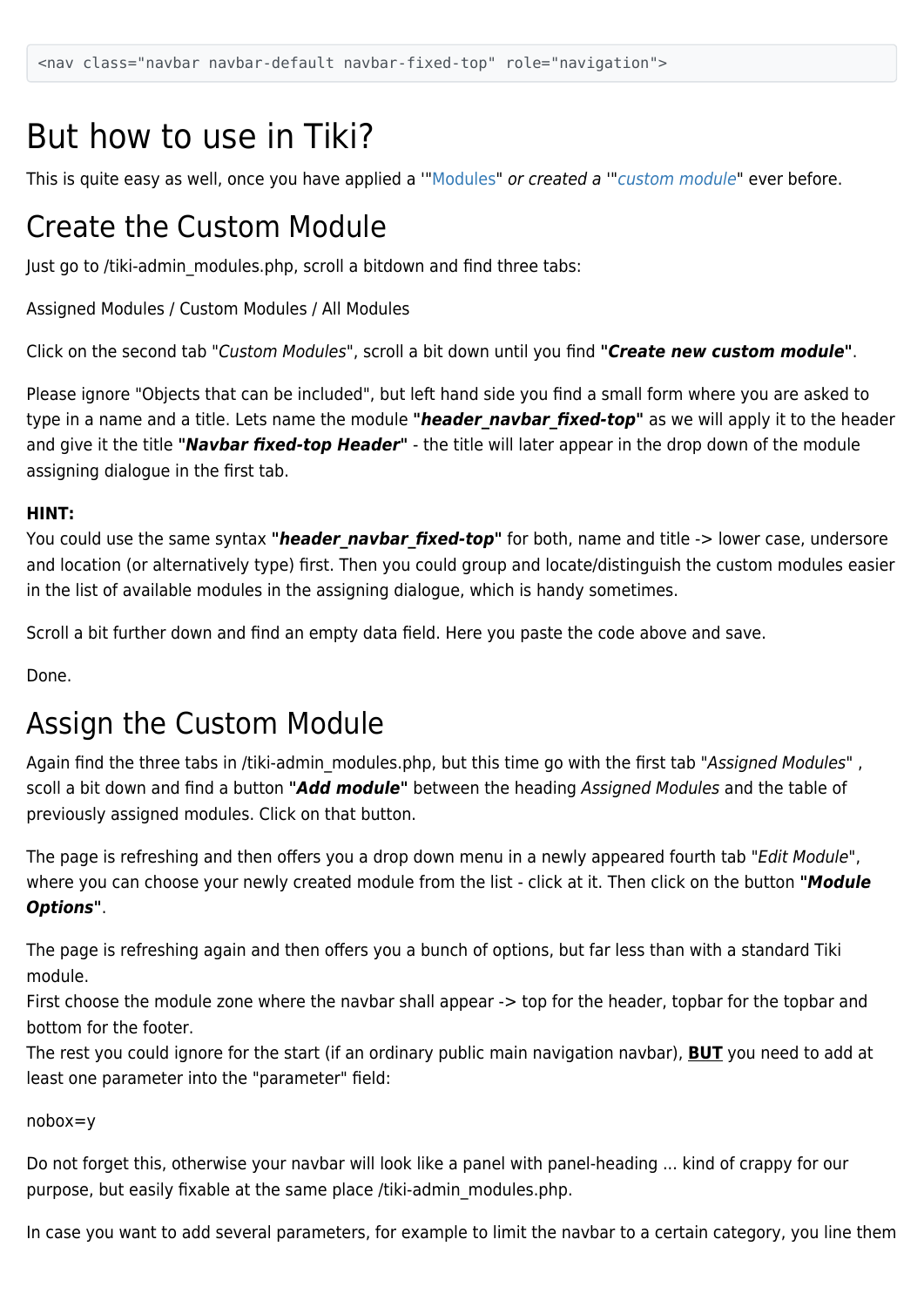one by one with an ampersand this way:

```
nobox=y&category=3&whatever=n
etc.
```
Click *"Assign"* and voilà, your Navbar should appear.

#### **HINT:**

Obviously you would apply a navbar\_fixed-top to top (header) as very first module and a navbar\_fixed-bottom to bottom (footer).

# Horizontal Drop Down (Bootstrap) Menu in the Navbar

#### **Here is the Code:**

```
<nav class="navbar navbar-default" role="navigation">
   <div class="container-fluid">
     <!-- Brand and toggle get grouped for better mobile display -->
     <div class="navbar-header">
       <button type="button" class="navbar-toggle" data-toggle="collapse" data-target="#bs-
example-navbar-collapse-1">
         <span class="sr-only">Toggle navigation</span>
        <span class="icon-bar"></span>
         <span class="icon-bar"></span>
         <span class="icon-bar"></span>
       </button>
       <a class="navbar-brand" href="#">Brand</a> <!-- why not using a logo here or something
fancy?-->
   \langlediv> <!-- Collect the nav links, forms, and other content for toggling -->
     <div class="collapse navbar-collapse" id="bs-example-navbar-collapse-1"> <!-- attention:
this id MUST be the same than the data-target above and both need to be different than the
analogue id in other navbars, once they possibly appear on the same page (or article, etc. ) -
->
       <ul class="nav navbar-nav"> <!-- mind: left area of the navbar, floats left towards the
brand (if existing) -->
          <li class="dropdown"> <!--here the dropdown! -->
           <a href="#" class="dropdown-toggle" data-toggle="dropdown">Dropdown menu label top
level<span class="caret"></span></a> <!-- here the dropdown menu label at the top level of the
navbar (no link, but opens the list below) -->
           <ul class="dropdown-menu" role="menu">
             <li><a href="#">Action</a></li>
             <li><a href="#">Another action</a></li>
             <li><a href="#">Something else here</a></li>
             <li class="divider"></li>
             <li><a href="#">Separated link</a></li>
             <li class="divider"></li>
             <li><a href="#">One more separated link</a></li>
          \langleul>
        \langleli>
```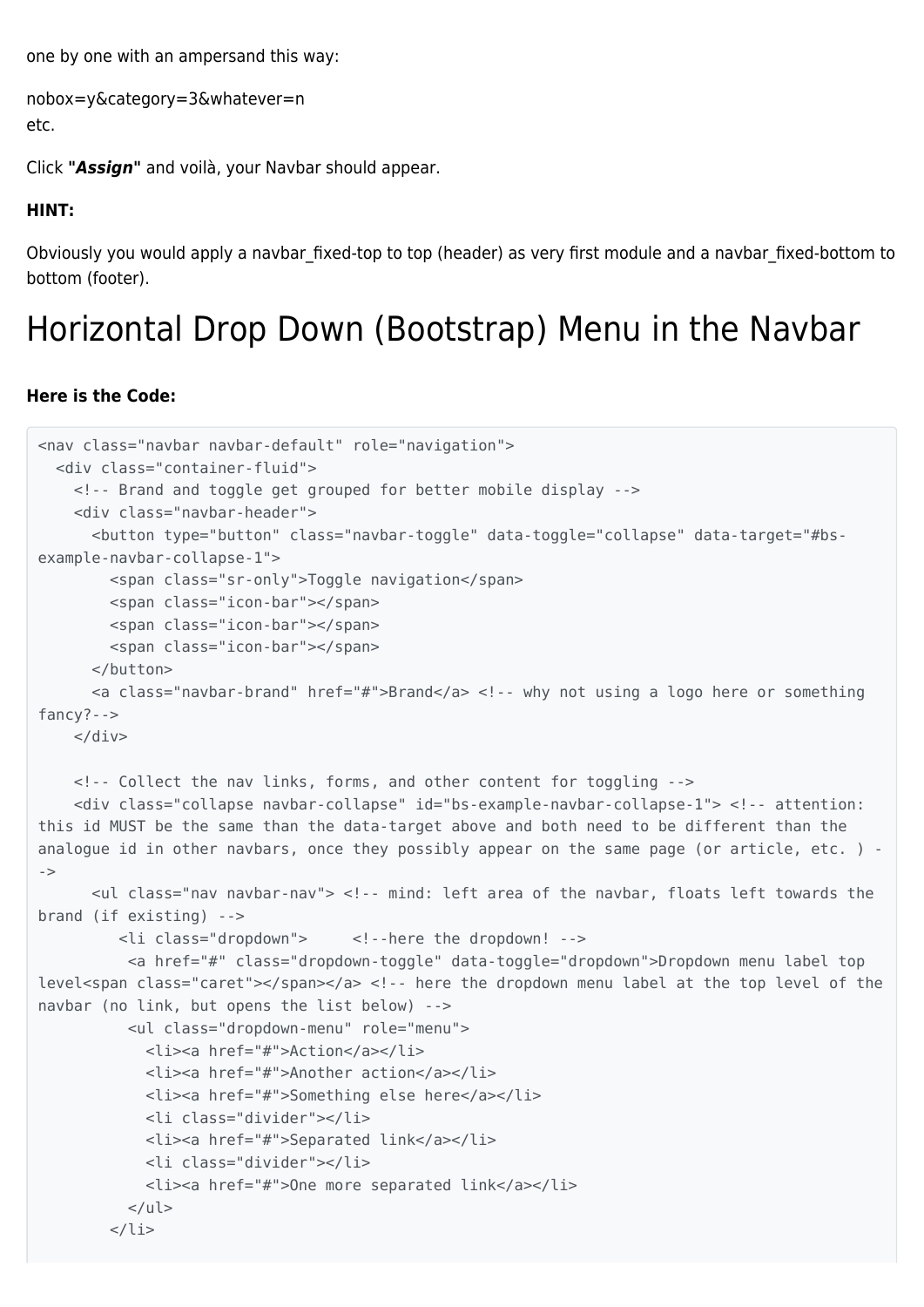```
 <li><a href="#">Menu Item</a></li> <!-- top level, this one is a link (external or
internal) -->
         <li><a href="#">Menu Item</a></li> <!-- top level, this one is a link (external or
internal) -->
     \langleul>
       <ul class="nav navbar-nav navbar-right"> <!-- mind: right area of the navbar, floats
right -->
        <li><a href="#">Login</a></li> <!-- top level, this one is a link (external or
internal) -->
      \langleul>
     </div><!-- /.navbar-collapse -->
   </div><!-- /.container-fluid -->
</nav>
```
# Playing with Smarty

Now that we have the Navbar in Tiki and some menu items, we go to the next level.

We want to add a few links, but the labels (names of the menu items) must be translatable.

Further more we want some conditional links, like Login for Anonymous users and Logout for logged in users etc.

Ah and what about a language switcher module?

#### **Here is the Code:**

#### **HINT**

You can not only translate the labels of menu items by using the {tr}..{/tr} tag, but aswell the links! Thus you get not only a multilingual appearing, but also a multilingual behaving menu!

```
<nav class="navbar navbar-default navbar-fixed-top" role="navigation">
<div class="container">
    <!-- Brand and toggle get grouped for better mobile display -->
     <div class="navbar-header">
      <button type="button" class="navbar-toggle" data-toggle="collapse" data-
target="#navbar_header_fixed-top">
        <span class="sr-only">Toggle navigation</span>
        <span class="icon-bar"></span>
        <span class="icon-bar"></span>
        <span class="icon-bar"></span>
      </button>
             <a class="navbar-brand" href="tiki-index.php"><b>{tr}Documentation{/tr}</b></a>
    </div> <!-- Collect the nav links, forms, and other content for toggling -->
    <div class="collapse navbar-collapse" id="navbar_header_fixed-top">
       <ul class="nav navbar-nav">
         <li class="dropdown">
           <a href="#" class="dropdown-toggle" data-toggle="dropdown">{tr}Topics{/tr}<b
class="caret"></b></a>
           <ul class="dropdown-menu">
            <li><a href="{tr}Features{tr}">{tr}Features{/tr}</a></li>
            <li><a href="{tr}Requirements{tr}">{tr}Requirements{/tr}</a></li>
```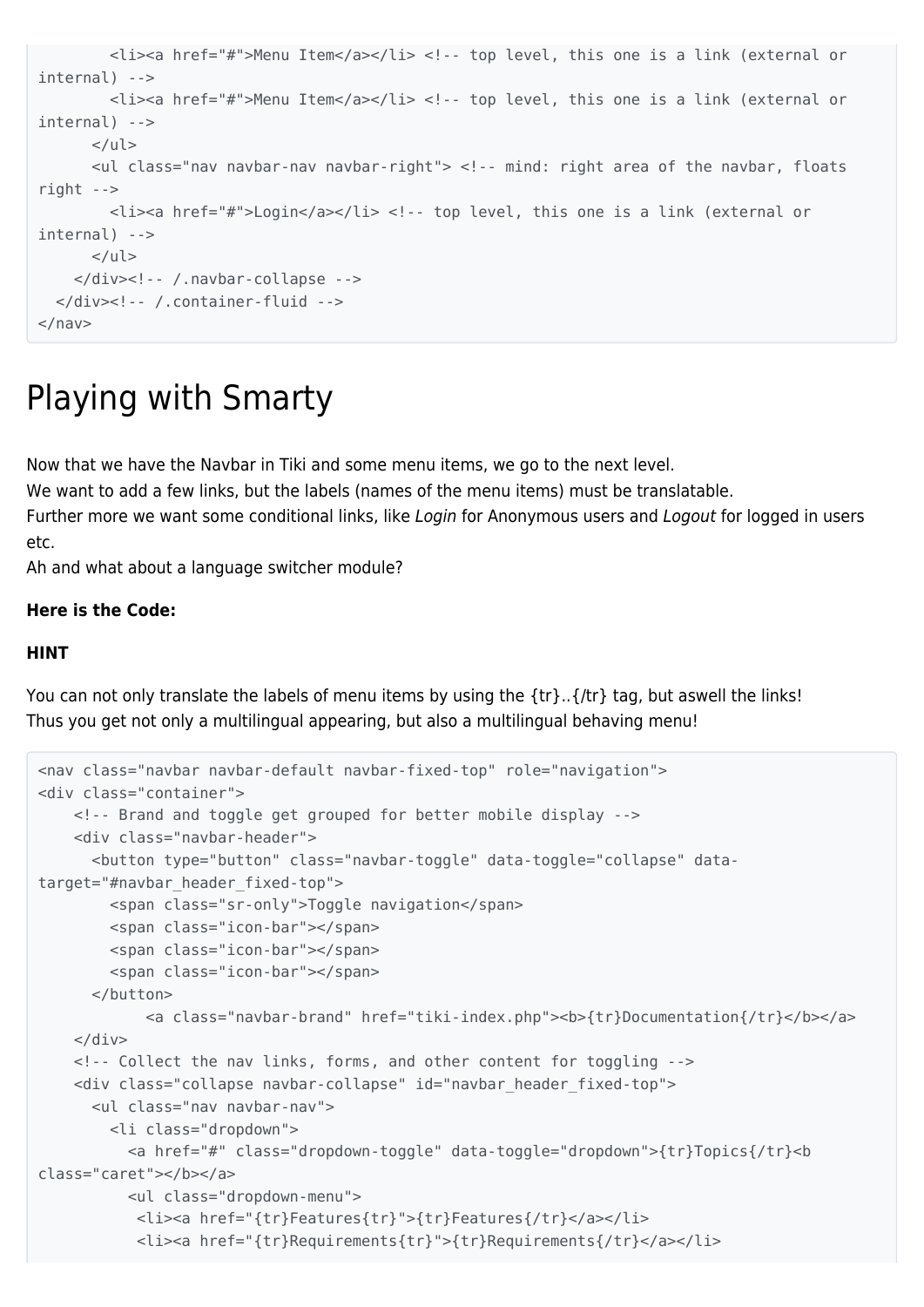```
 <li><a href="{tr}Download{tr}">{tr}Download{/tr}</a></li>
            <li><a href="{tr}Tiki+Installation+Guide{tr}">{tr}Install{/tr}</a></li>
            <li><a href="{tr}Backup{tr}">{tr}Backup{/tr}</a></li>
            <li><a href="{tr}Upgrade{tr}">{tr}Upgrade{/tr}</a></li>
          \langleul>
        \langleli>
         <li class="dropdown">
           <a href="#" class="dropdown-toggle" data-toggle="dropdown">{tr}Help{/tr}<b
class="caret"></b></a>
           <ul class="dropdown-menu">
             <li><a href="Troubleshootig">{tr}Troubleshooting{/tr}</a></li>
             <li><a href="Tiki FAQs">{tr}FAQs{/tr}</a></li>
             <li><a href="https://doc.tiki.org/tiki-admin_menu_options.php?menuId=44">{tr}Edit
Menu{/tr}</a></li>
          \langleul>
        \langleli>
      \langleul>
       <ul class="nav navbar-nav navbar-right">
         <li class="dropdown">
           <a href="#" class="dropdown-toggle" data-toggle="dropdown">{tr}All Tiki Community
Sites{/tr}<br />b class="caret"></b></a>
           <ul class="dropdown-menu">
             <li><a href="http://info.tiki.org">{tr}Information{/tr}</a></li>
             <li><a href="http://doc.tiki.org">{tr}Documentation{/tr}</a></li>
             <li><a href="http://dev.tiki.org">{tr}Development{/tr}</a></li>
             <li><a href="http://tiki.org/Community">{tr}Community{/tr}</a></li>
             <li><a href="http://themes.tiki.org">{tr}Themes{/tr}</a></li>
             <li><a href="http://profiles.tiki.org">{tr}Profiles{/tr}</a></li>
             <li><a href="http://suite.tiki.org">{tr}Suite{/tr}</a></li>
             <li><a href="http://demo.tiki.org">{tr}Demo{/tr}</a></li>
             <li><a href="http://irc.tiki.org">{tr}Chat / Live{/tr}</a></li>
             <li><a href="http://branding.tiki.org">{tr}Branding{/tr}</a></li>
             <li><a href="https://tiki.org/tiki-register.php">{tr}Register{/tr}</a></li>
          \langleul>
         </li>
         {if !$user}
         <li><a href="https://tiki.org/tiki-register.php"><span class="glyphicon glyphicon-
user"></span> {tr}Create Account{/tr}</a></li>
        \{/if\} <li>{if !$user}<a href="login" style="color:#ffffff;"><span class="glyphicon
glyphicon-log-in"></span> {tr}Login{/tr}</a>{else}<a href="logout"
style="color:#ffffff;">{tr}Logout{/tr} <span class="glyphicon glyphicon-log-
out"></span></a>{/if}
        \langleli>
         <li class="input"><div class="slim-fixed-top_navbar">{module module="switch_lang"
nobox="y"}</div></li>
      \langleul>
     </div><!-- /.navbar-collapse -->
   </div><!-- /.container-fluid -->
</nav>
```